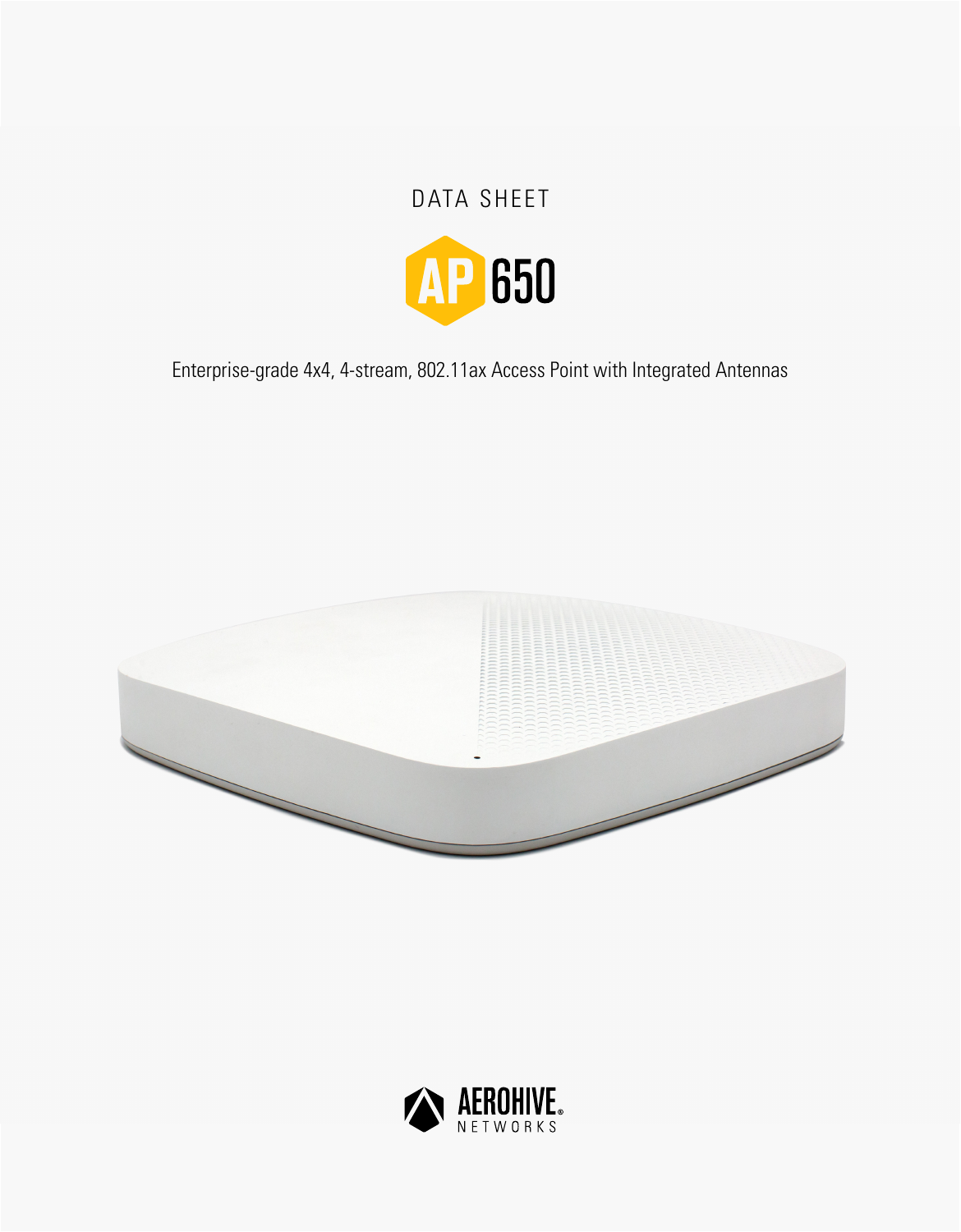

**The AP650 is designed for high performance environments – combining the latest in Wi-Fi standards (IEEE 802.11ax technology), the latest in Ethernet standards (2.5 mGig), and Aerohive's software-defined dual 5 GHz radios for indoor and industrial environments. AP650 has integrated BLE and USB connectivity for enhanced location-driven services and the ability to provide additional wireless access options for IoT and other devices.**

Powered by HiveOS and the innovative distributed Cooperative Control architecture, **AP650** brings the best of capacity and advanced high-efficiency 802.11ax technology. In addition, the integrated BLE and ZigBee radios, plus a USB interface in the access point opens up a multitude of deployment use-cases in IoT and proximity/location-oriented services.

The AP650 benefits from an AI-driven Wi-Fi architecture capable of self-organizing, self-learning, self-healing and self-optimizing in the most challenging environments. Cooperative Control eliminates single points of failure and bottlenecks, delivering stability and unbridled performance, complimenting the capabilities of HiveOS - a stateful L2-L7 DPI firewall for context-based access security, advanced and customizable QoS for traffic optimization, intelligent meshing algorithms, Private Pre-Shared Key (PPSK) and much more.

All Aerohive APs can be centrally managed using Aerohive's out-of-band cloud network management system - *HiveManager*. HiveManager is an industry-leading and visionary approach to cloud-managed networking, built from the ground up to take full advantage of the SD-LAN and SD-WAN solution from Aerohive. Working in tandem with Aerohive's HiveOS, HiveManager leverages state-of-the-art cloud technology. Benefit from unified, full-stack management of Wi-Fi, switching and routing, centralized monitoring and configuration, real-time and historical reporting, simplified troubleshooting, integrated RF planner tools and much more.

HiveManager is available in two editions: *Connect* and *Select*. The Connect solution is bundled with Aerohive access points and switches and is free for the lifetime of the device. Connect is the perfect solution for those looking to provide robust, yet enterprise-grade connectivity, without having to invest in the full suite of management features. The optional upgrade to Select unlocks a multitude of advanced features and capabilities that enhance network management, security and visibility.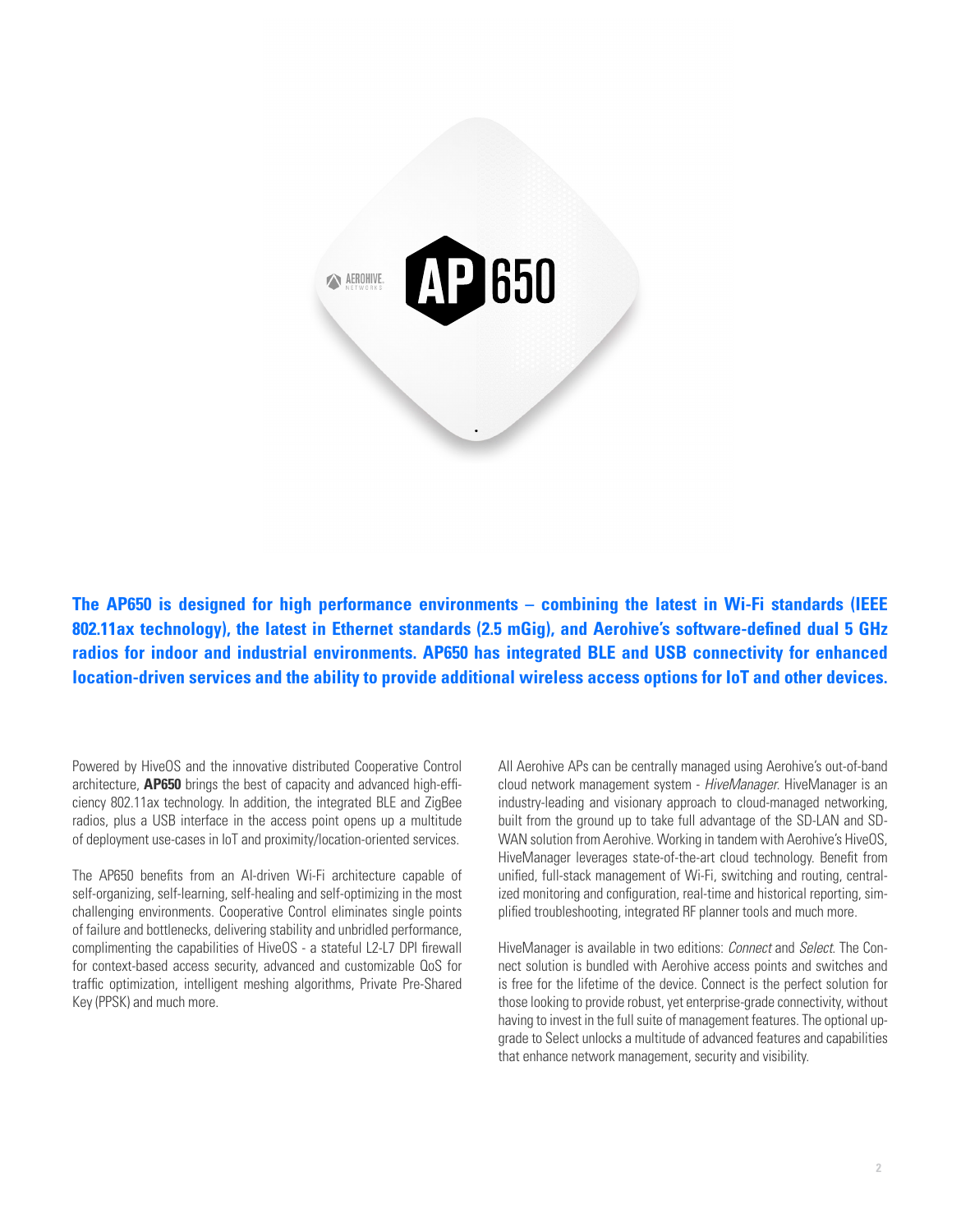# **Product Specifications** AEROHIVE AP650

• USB Interface • 802.3az supported • Redundant PoE Capable

#### **Radio Specifications**

#### **Wireless Frequency Range**

- USA: 2.400 ~ 2.483 GHz, 5.15 ~ 5.35 GHz, 5.47 ~ 5.725 GHz, 5.725 ~ 5.85 GHz
- Europe: 2.400 ~ 2.483 GHz, 5.15 ~ 5.35 GHz, 5.47 ~ 5.725 GHz
- Japan: 2.400 ~ 2.497 GHz, 5.15 ~ 5.35 GHz, 5.47 ~ 5.725 GHz
- China:  $2.400 \approx 2.483$  GHz,  $5.725 \approx 5.85$  GHz

#### **Modes**

• IEEE802.11a 5 GHz OFDM

• IEEE802.11g 2.4 GHz OFDM

- IEEE802.11b 2.4 GHz DSSS/CCK
	- IEEE802.11ax OFDMA

• IEEE802.11ac OFDM

• IEEE802.11n 2.4 GHz/5 GHz OFDM

#### **Channel Support**

#### **802.11 b/g/n/ax**

- US/Canada: 11 (1 ~ 11)
- Europe: 13 (1 ~ 13)
- Japan: 11b: 14 (1~13 or 14th), 11g: 13 (1 ~ 13)
- China: 13 (1  $\sim$  13)

#### **802.11 a/n/ac/ax**

- US/Canada: 24 non-overlapping channels (36,40,44,48,52,56,60,64;100,104,108, 112,116,120,124,128,132,136,140; 149,153,157,161,165)
- Europe: 19 non-overlapping channel (36,40,44,48,52,56,60,64;100,104,108,112, 116,120,124,128,132,136,140)
- Japan: 19 non-overlapping channels (36,40,44,48,52,56,60,64;100,104,108,112, 116,120,124,128,132,136,140)
- China: 5 non-overlapping channels (149,153,157,161,165)

#### **Modulation Technology**

#### **802.11 Legacy a/b/g**

- DSSS (DBPSK, DQPSK, CCK) OFDM (BPSK, QPSK, 16-QAM, 64-QAM)
- DSSS (Direct Sequence Spread Spectrum) with DBPSK (Differential Binary Phase Shift Keying 1 Mbps), DQPSK (Differential Quaternary Phase Shift Keying 2 Mbps), and CCK (Complementary Code Keying 5.5 & 11 Mbps), and OFDM (Orthogonal Frequency Division Multiplexing with BPSK for 6, 9 Mbps. QPSK for 12, 18 Mbps,16QAM for 24, 36 Mbps, 64QAM for 48, 54 Mbps)

#### **802.11n**

• OFDM (BPSK, QPSK, 16-QAM, 64-QAM)

#### **802.11ac**

• OFDM (BPSK, QPSK, 16-QAM, 64-QAM, 256-QAM)

#### **802.11ax**

• OFDMA (1024-QAM)

#### **Interfaces**

**Radios**

- 1x 10/100/1000 Gigabit Ethernet
- 1x 2.5 mGig
- RJ-45 Console Port

- Dual Radio AP, 2.4 GHz/5GHz and 5GHz radios supporting dual band or dual 5GHz operation
- 2.4 GHz/5 GHz, 802.11b/g/n/ax, 4x4
- 5 GHz, 802.11 a/n/ac/ax, 4x4
- 160 MHz, 1024-QAM supported
- 1x Bluetooth/Zigbee radio

#### **Power Consumption**

- DC Power: Typical 18.78 W; Max 20.65 W
- 802.3at PoE Power: Typical 15.72 W; Max 19.92 W

#### **Environmental**

- Operating Temperature: 0 to 40 °C
- Storage Temperature: -40 to 70 °C
- Humidity: 10 to 95%

#### **Physical**

- Dimensions: 225mm x 225mm x 37.5mm
- Weight: 2.6lb (1.18kg)
- Wall or ceiling mountable
- MTBF: 363,162 Hours @ 25º C *(estimate)*
- RoHS: -2 Compliant
- TPM chip for added security

#### **Antenna**

- 4x integrated dual band 2.4-2.5 GHz/5.1-5.8 GHz omnidirectional antennas
- 4x integrated single band, 5.1-5.8 GHz omnidirectional antennas
- 1x internal Bluetooth/ZigBee antenna

#### **Peak Antenna Gain:**

- 2.4 GHz omnidirectional, gain 5.0 dBi
- 5 GHz omnidirectional, gain 6.0 dBi
- Bluetooth/ZigBee omnidirectional, gain 4.2 dBi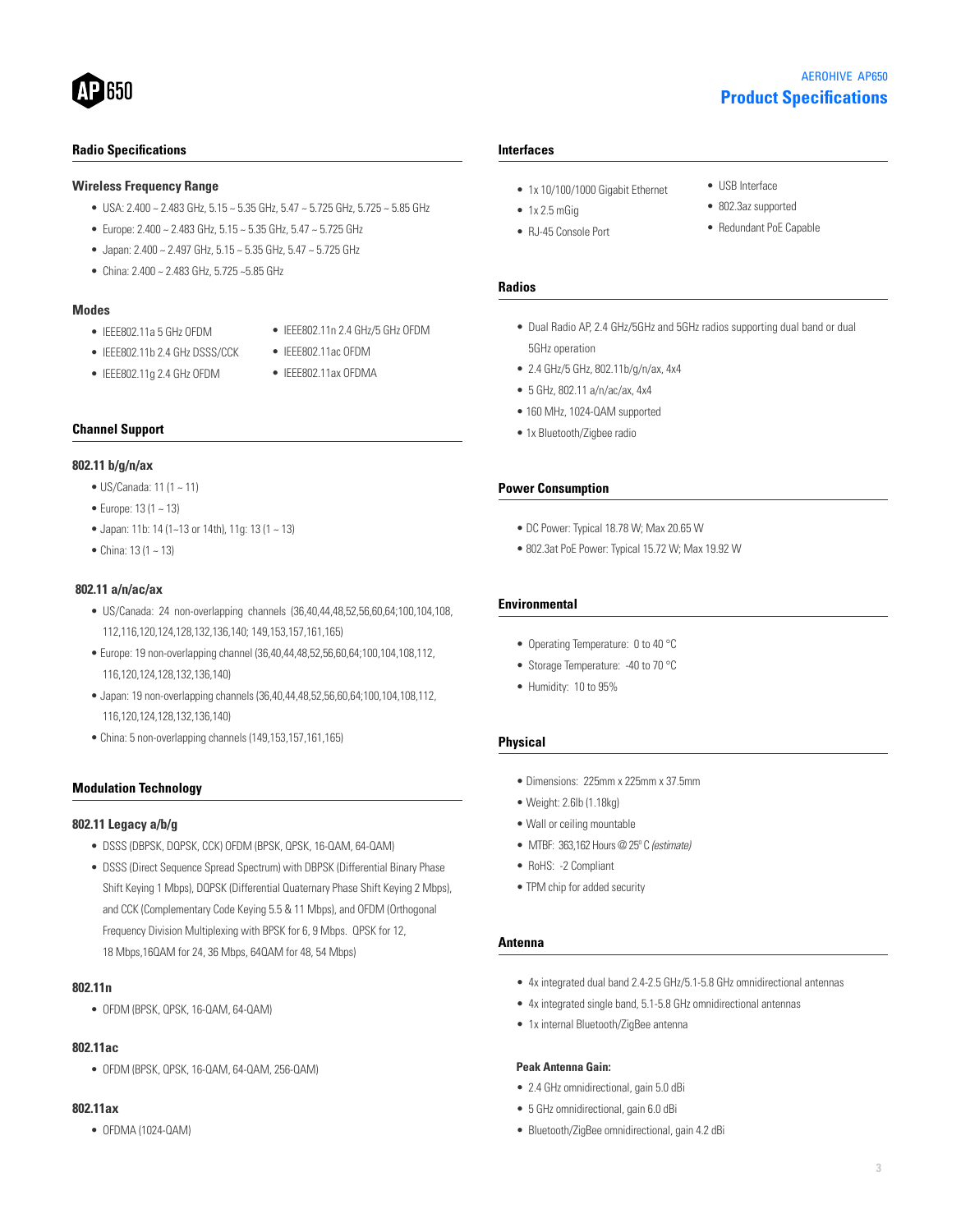

# AEROHIVE AP650 **Power and Receive Sensitivity Tables (2.4 GHz)**

# **Power - 2.4 GHz**

| <b>CHANNEL</b>  | <b>DATA RATE</b> | <b>POWER (DBM)</b> |
|-----------------|------------------|--------------------|
| 11 <sub>b</sub> | 1,2,5.5,11 Mbps  | 18                 |
|                 | 54 Mbps          | 15                 |
|                 | 48 Mbps          | 16                 |
| 11g             | 36 Mbps          | 17                 |
|                 | 6 Mbps           | 18                 |
|                 | MCS0,1,2         | 18                 |
| <b>HE20</b>     | MCS3             | 17                 |
|                 | MCS4,5           | 16                 |
|                 | MCS6,7           | 15                 |
|                 | MCS8,9           | 14                 |
|                 | MCS10,11         | 12                 |
|                 | MCS0,1,2         | 18                 |
|                 | MCS3             | 17                 |
| <b>HE40</b>     | MCS4,5           | 16                 |
|                 | MCS6,7           | 15                 |
|                 | MCS8,9           | 14                 |
|                 | MCS10,11         | 12                 |

| <b>Receive Sensitivity - 2.4 GHz</b> |  |
|--------------------------------------|--|
|--------------------------------------|--|

| <b>CHANNEL</b>  | <b>DATA RATE</b> | <b>SENSITIVITY</b> |
|-----------------|------------------|--------------------|
| 11 <sub>b</sub> | 1 Mbps           | $-98$              |
|                 | 11 Mbps          | $-90$              |
| 11g             | 6 Mbps           | $-96$              |
|                 | 54 Mbps          | $-78$              |
| <b>HE20</b>     | MCS0             | $-95$              |
|                 | MCS11            | $-64$              |
| <b>HE40</b>     | MCS <sub>0</sub> | $-92$              |
|                 | MCS11            | $-62$              |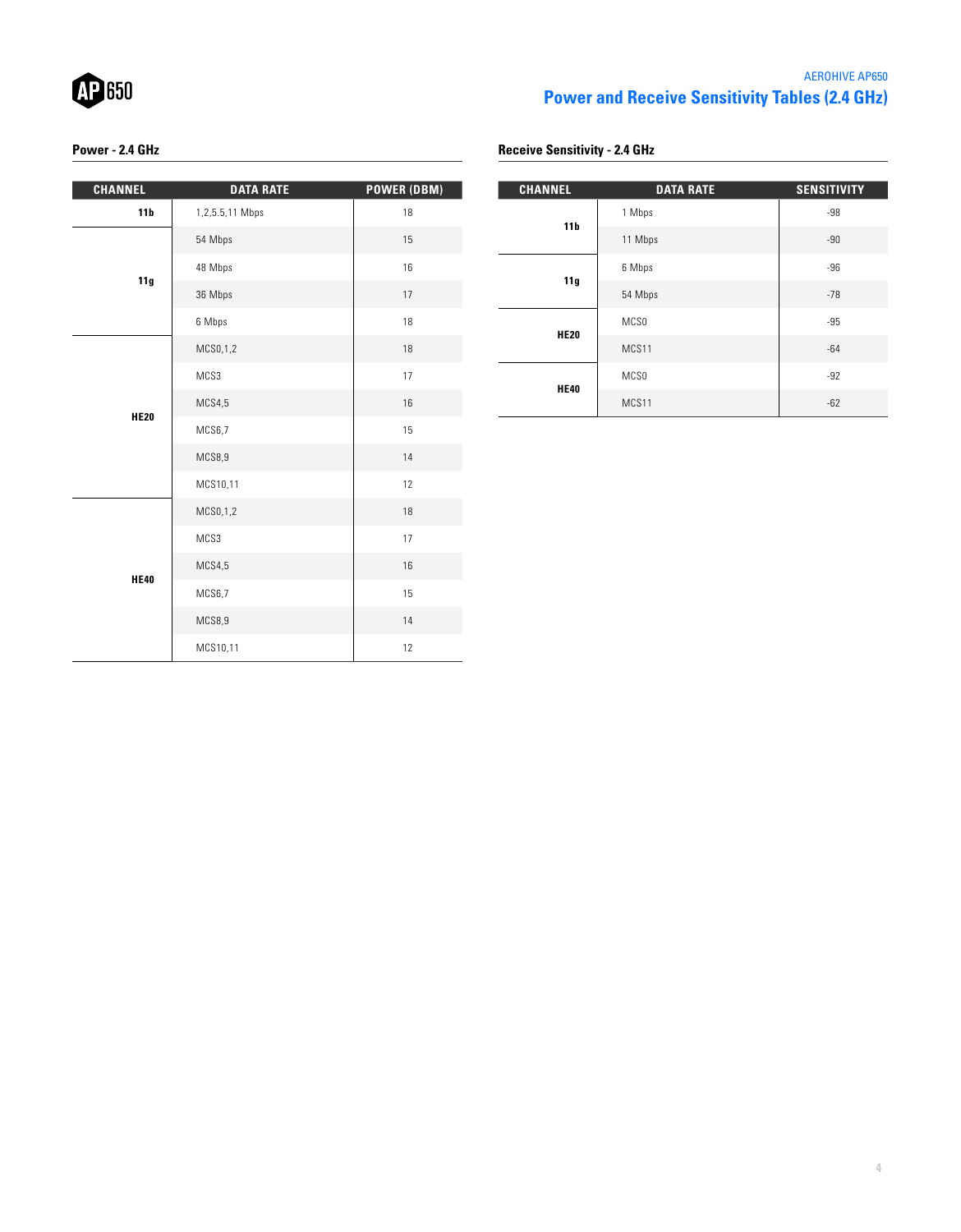

# AEROHIVE AP650 **Power and Receive Sensitivity Tables (5 GHz)**

## **Power - 5 GHz**

### **Receive Sensitivity - 5 GHz**

| <b>CHANNEL</b> | <b>DATA RATE</b> | <b>POWER (DBM)</b> |
|----------------|------------------|--------------------|
| 11a            | 54 Mbps          | 17                 |
|                | 48 Mbps          | 17                 |
|                | 36 Mbps          | 18                 |
|                | 6 Mbps           | 19                 |
|                | MCS0,1,2         | 19                 |
|                | MCS3,4           | 17                 |
|                | MCS5,6           | 16                 |
| <b>HE20</b>    | MCS7,8           | 15                 |
|                | MCS9             | 14                 |
|                | MCS10            | 13                 |
|                | MCS11            | 12                 |
|                | MCS0,1,2         | 17                 |
|                | MCS3,4,5         | 16                 |
|                | MCS6,7,8         | 15                 |
| <b>HE40</b>    | MCS9             | 14                 |
|                | MCS10            | 13                 |
|                | MCS11            | $12\,$             |
|                | MCS 0,1,2        | 17                 |
|                | MCS 3,4,5        | 16                 |
| <b>HE80</b>    | MCS 6,7,8        | 15                 |
|                | MCS 9            | 14                 |
|                | <b>MCS 10</b>    | 13                 |
|                | <b>MCS 11</b>    | $12\,$             |
|                | MCS 0,1,2        | $17\,$             |
|                | MCS 3,4,5        | 16                 |
|                | MCS 6,7,8        | 15                 |
| <b>HE160</b>   | MCS 9            | 14                 |
|                | <b>MCS 10</b>    | 13                 |
|                | <b>MCS 11</b>    | 12                 |

| <b>CHANNEL</b> | <b>DATA RATE</b> | <b>SENSITIVITY</b> |
|----------------|------------------|--------------------|
|                | 6 Mbps           | $-86$              |
| 11g            | 54 Mbps          | $-73$              |
| <b>HE20</b>    | MCS0             | $-87$              |
|                | MCS11            | $-58$              |
| <b>HE40</b>    | MCS0             | $-88$              |
|                | MCS11            | $-56$              |
| <b>HE80</b>    | MCS0             | $-83$              |
|                | MCS11            | $-53$              |
| <b>HE160</b>   | MCS0             | $-82$              |
|                | MCS11            | $-51$              |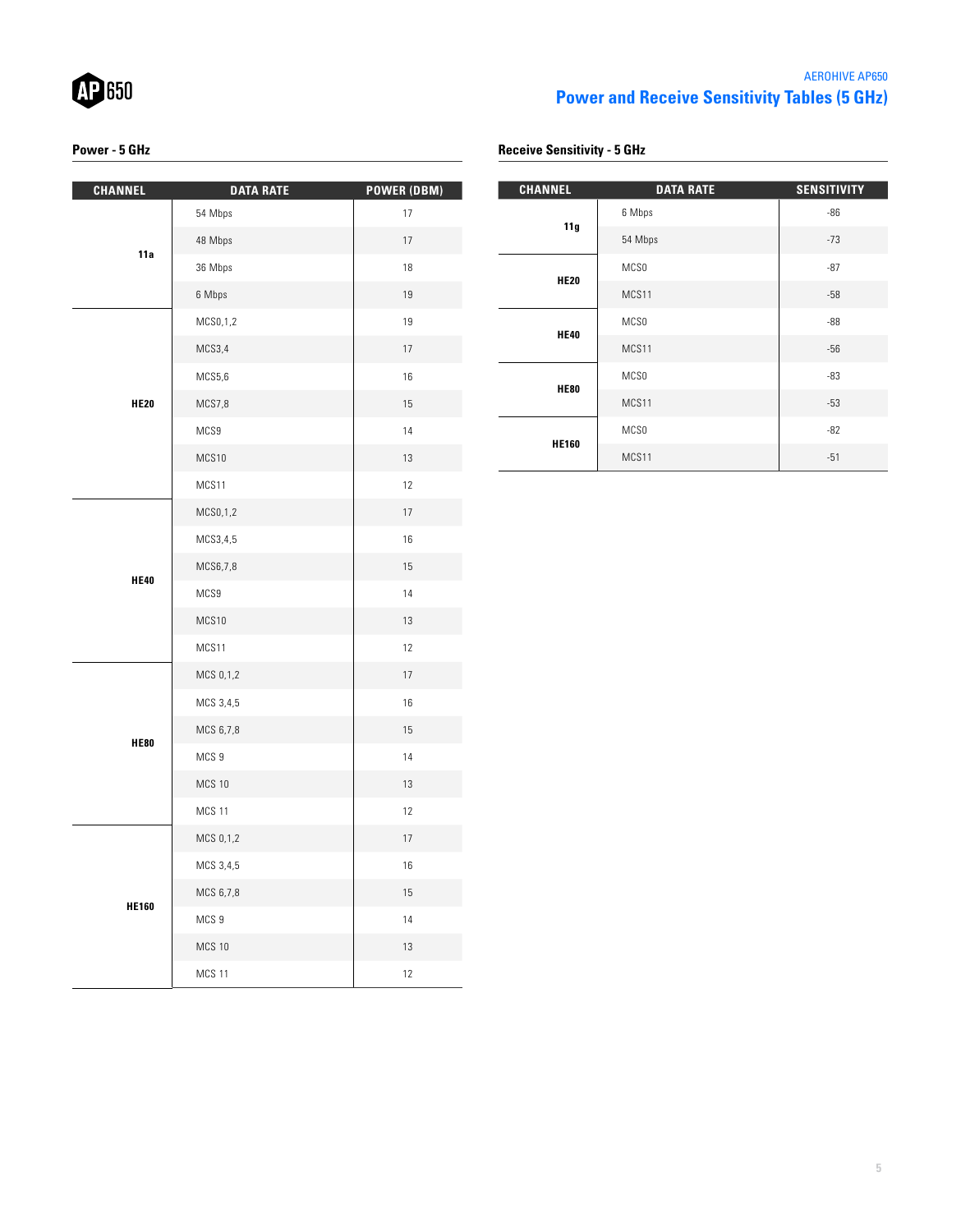

# **Radiation Patterns – Azimuth & Elevation** AEROHIVE AP650

#### **Azimuth - 2.4 GHz**

**Elevation - 2.4 GHz**





**Azimuth - 5 GHz**



**Elevation - 5 GHz**